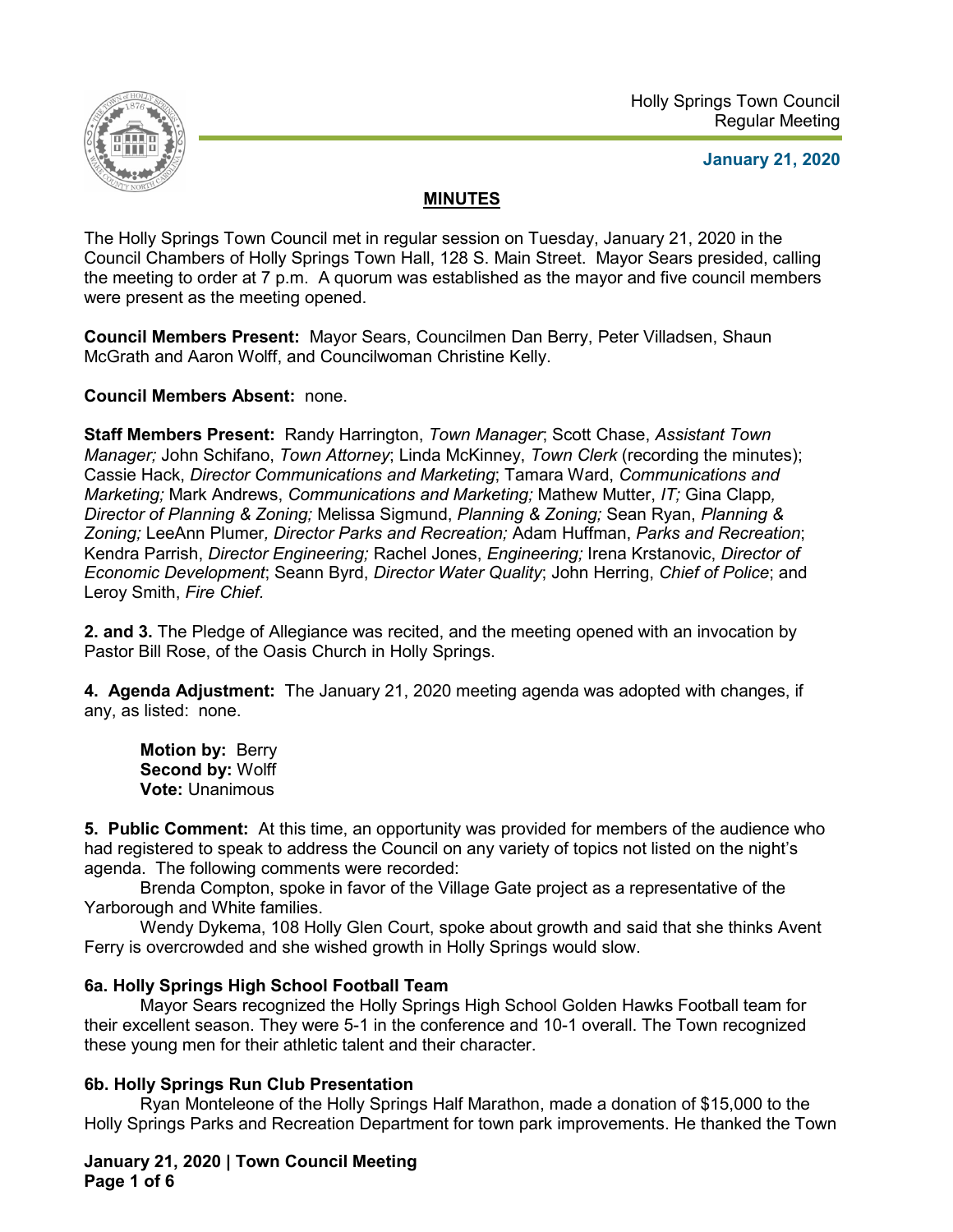for their support, calling out the Parks and Recreation Department, and the Holly Springs Police Department. The Holly Springs Run Club and Half Marathon have partnered with the Town of Holly Springs to host four annual half marathon events. They use Ting Stadium and miles of Town greenways and roads to accommodate hundreds of runners each year. They are interested in having their donation fund water fountains at key park sites around town.

**Action:** Motion to accept a donation of \$15,000 from the Holly Springs Half Marathon for improvements to Town parks.

**Motion by**: Berry **Second by**: Kelly **Vote:** Unanimous

#### **6c. Holly Springs Chamber of Commerce, Executive Director**

Mayor Sears introduced Chante Pickard, the new Executive Director of the Holly Springs Chamber of Commerce and invited her to say a few words about the Chamber's priorities.

Ms. Pickard said that it was an honor to be named Executive Director and how wonderful it is to partner with so many wonderful businesses. She said the Holly Springs Chamber of Commerce works together as a team with almost 400 business members. They are looking forward to 2020. She thanked the Town for its financial support. The Chamber was able to make a \$10,000 donation to the Grapes, Grains and Giving event. They made a donation to the Holly Springs Choir for their trip to London. She also said that they want to reinstate the government relationship committee to work with the Town, County, and State government on behalf of Holly Springs' businesses.

#### **7a. Public Hearing: Pimiento Tea Room Downtown Development Investment Agreement**

Irena Krstanovic, Director of Economic Development, said that Matthew Griffith, owner of the Pimiento Tea Room, has submitted a request for a Downtown Development Investment agreement (DDI) for an existing 1,600 sq. foot building, plus the 800 square foot addition, located at 200 N. Main Street. She showed the location on a map, and then showed the site plan. The application was filed in accordance with Town Policy Statement P-33.1, DDI Program that allows Town Council to enter into financial partnerships. The purpose of the DDI Program is to stimulate private sector investment, economic growth, housing opportunities, and job creation in the Village District Area. As a means of attracting private investment into the Village District, public infrastructure and site improvements may be completed by the Town or by sharing in the investment of these improvements. Based upon the information provided by the applicant and meetings with the applicant, the DDI Committee has determined that there are historic and economic benefits offered to the Village District and the Town of Holly Springs by the development of this project. In exchange for the DDI, the applicant has agreed to enter into a Deed of Easement for Historic Preservation of the property at 200 N. Main St. that secures preservation of the exterior architectural elements of the house and scenic significance of the property.

She said the committee recommends the following:

- Infrastructure reimbursement of \$25,000 representing maximum DDI contribution towards their estimated \$18,000 in public infrastructure costs including widening of the street, crosswalk, sidewalks, utilities, decorative bench and trash cans.
- Reimbursement of all plan review and development fees in amount not to exceed \$18,000. Ms. Krstanovic said that factors that were taken into consideration were protecting historic

resources and maintaining them as part of Holly Springs' identity; redevelopment of the existing building in downtown and the attraction that a new restaurant will bring in pedestrian traffic to the Village District; and the contribution to public infrastructure improvements.

She said the developer shall endeavor to employ 20 new employees within one year of this agreement. He shall comply with all town plan conditions and maintain the historic structure in an adequate manner, and shall execute a Deed of Easement in favor of the Town to maintain the

**January 21, 2020 | Town Council Meeting Page 2 of 6**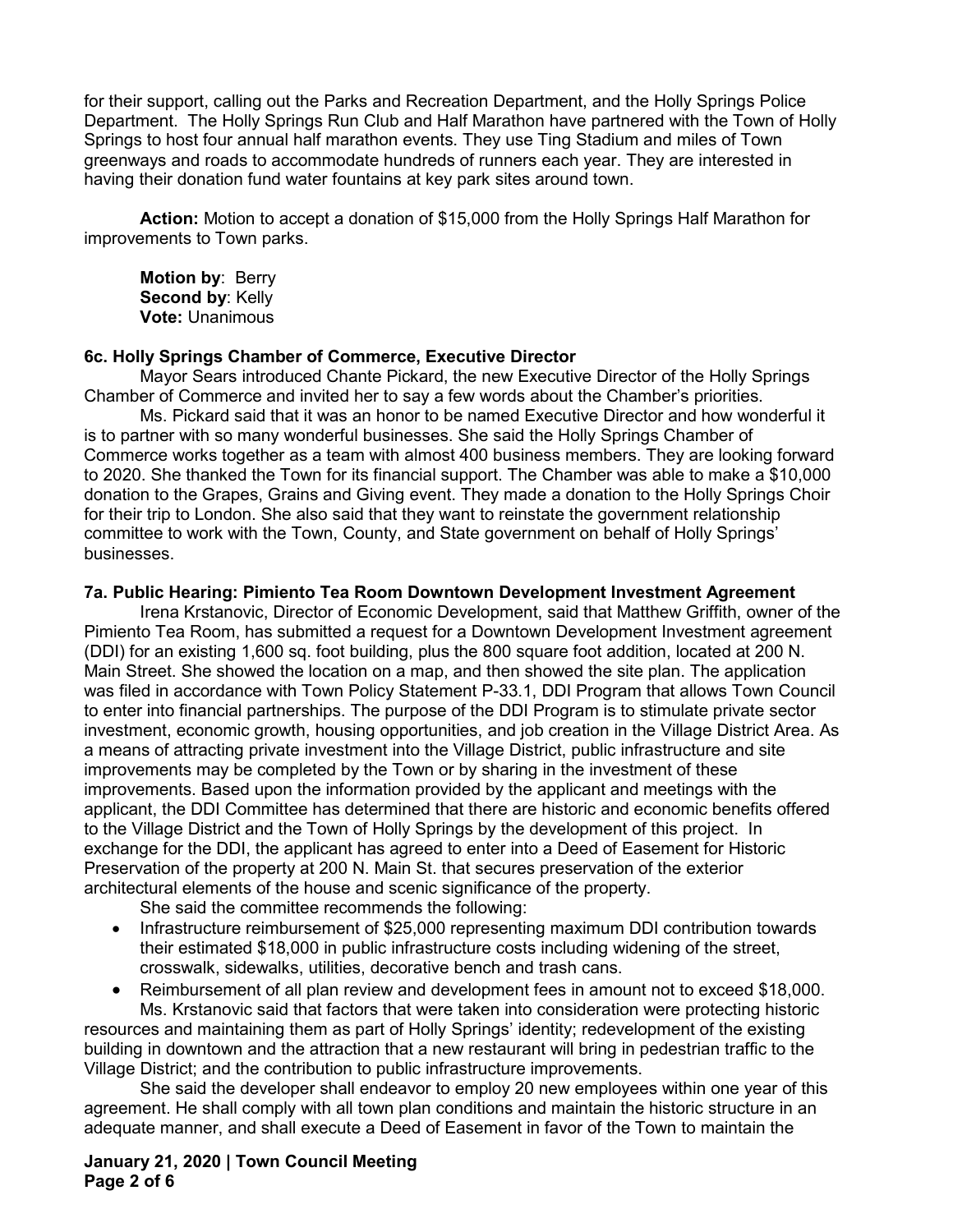exterior appearance of the property in the same manner as the approved plans. Also he will report back to the Town Council upon completion of all public infrastructure and at one-year from the date of Town Council approval of the DDI to provide a status update on the project.

Councilwoman Kelly asked if they do not get the designation, can the Town still put up some sort of landmark sign. Gina Clapp, Director of Planning & Zoning said the Town does have its own historical marker program, so if there is a request it can enter the program to get a marker.

Councilwoman Kelly asked about when the Deed of Easement would be recorded. John Schifano, Town Attorney, said it would be recorded at the same time the DDI is executed. Randy Harrington said the funding is contingent upon recording that easement.

Councilman McGrath said the applicant requested reimbursement on both pieces of property. Is that a problem with our policy, and how did the DDI committee make their decision. Ms. Krstanovic said the committee focused on the fact that this is one project, rather than the fact that it was two parcels of land.

With that explanation completed, Mayor Sears opened the Public Hearing. The following input was recorded: none.

There being no input, the hearing was closed.

**Action:** Motion to enter into a Downtown Development Investment (DDI) Agreement with the Pimiento Tea Room business owner Matthew Griffith for the property located at 200 N. Main Street in Holly Springs to reimburse all Town Development Fees in amount not to exceed \$18,000 and to reimburse \$25,000 in public infrastructure improvements.

**Motion by**: Villadsen **Second by**: McGrath **Vote:** Unanimous

#### **7b. Public Hearing: Annexation A19-08 Elementary/Middle School**

Melissa Sigmund, Planning and Zoning, said that application had been received for a voluntary annexation of 73.587 +/- acres owned by Wake County Board of Education, more particularly described as Wake County PIN 0730330409. The land would be used for an elementary and middle school and is located in the Carolina Springs area. The property is owned by the Wake County Board of Educations, is contiguous with the town limits, and meets all statutory requirements for annexation. There is no development plan in review at this time, but they do plan to develop it in the future.

With that explanation completed, Mayor Sears opened the Public Hearing. The following input was recorded: none.

There being no input, the hearing was closed.

Mayor Sears asked the Board of Education representative present to say a few words. Kenneth Haywood, 5410 Trinity Road, attorney for Wake County Board of Education said they appreciate Council's consideration of the annexation, so they can build a new elementary school on the site.

**Action:** Motion to adopt Annexation Ordinance A19-08, annexing 73.587 +/- acres owned by Wake County Board of Education, more particularly described as Wake County PIN 0730330409.

**Motion by**: Kelly **Second by**: Villadsen **Vote:** Unanimous *A copy of the Ordinance is attached to these minutes*.

**January 21, 2020 | Town Council Meeting Page 3 of 6**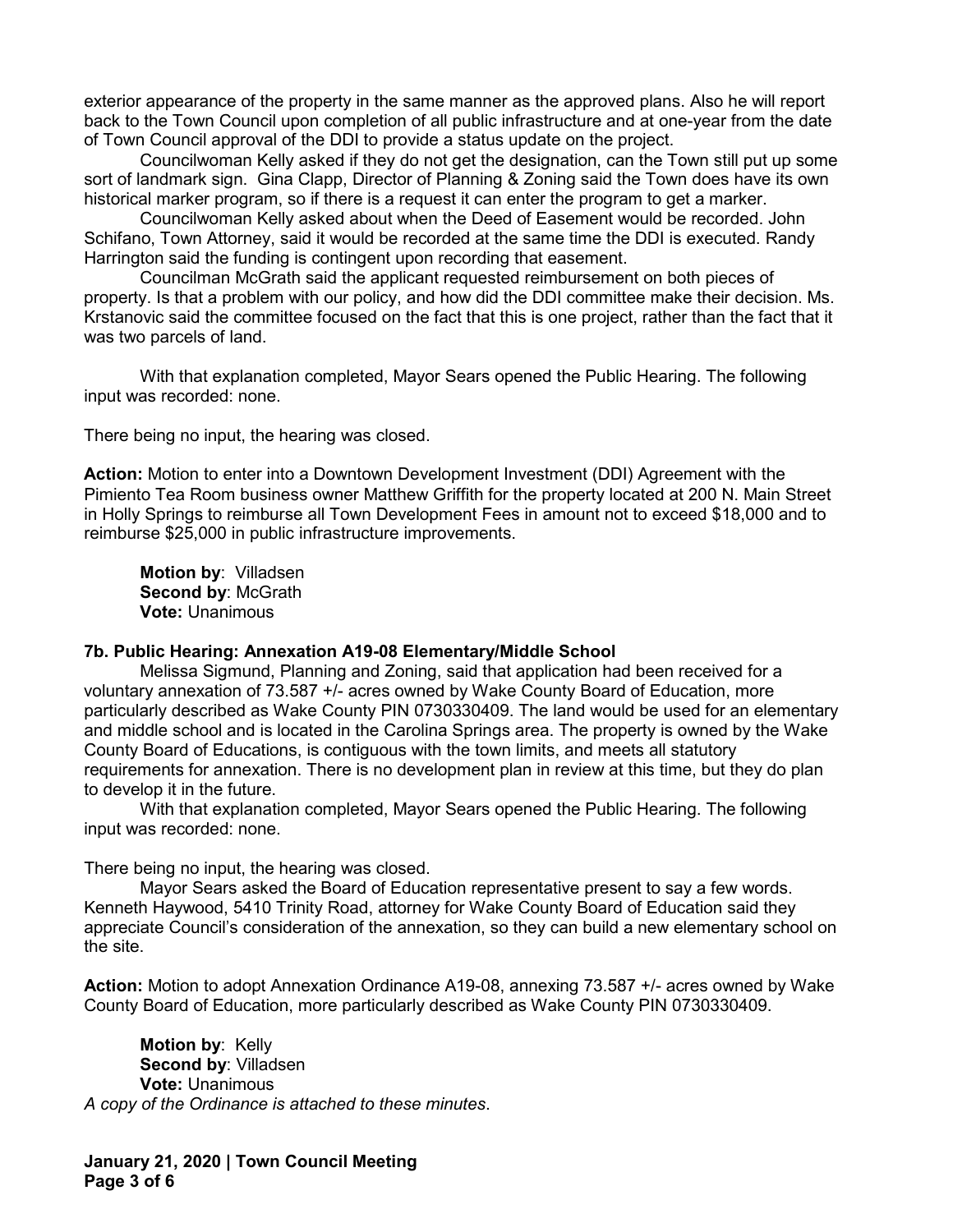## **7c. Public Hearing: 19-REZ-06 Regency at Holly Springs Conditional Use Rezoning**

Melissa Sigmund, Planning & Zoning, said that the department was asking that this hearing be continued to February  $4<sup>th</sup>$  due to an error in the advertising notice.

With that explanation completed, Mayor Sears opened the Public Hearing and called for a motion to continue it to February 4, 2020.

**Action:** Motion to continue public hearing to February 4, 2020 meeting.

**Motion by**: Berry **Second by**: McGrath **Vote:** Unanimous

#### **8. Consent Agenda**

The Council approved a motion to approve all items on the Consent Agenda. The motion carried following a motion by Councilman Berry, a second by Councilman Kelly and a unanimous vote. The following actions were affected:

8a. Minutes – The Council approved minutes of the Council business meeting held January 7, 2020 and the workshop meeting held January 14, 2020.

8b. Monthly Administrative Budget Amendments - The Council received a report of monthly administrative budget amendments approved by the Town Manager. *A copy of the budget amendment report is attached to these minutes.* 

8c. Continuation of GIS Contract Services Agreement – The Council approved a staffing services agreement with Inceed to extend the temporary staffing contract for Geographic Information Services (GIS) in an amount not to exceed \$31,000 through June 30, 2020.

8d. Budget Amendment for Engineering Review Fees – The Council approved a budget amendment to increase general fund revenues by \$33,000 and expenses in the same amount for development traffic impact analysis reviews, and a budget amendment increasing utility fund revenues by \$40,000 and expenses in the same amount for development water and sewer study reviews. *A copy of the budget amendment is attached to these minutes.*

8e. Budget Amendment for Public Works – The Council approved a budget amendment increasing other revenues account by \$3,000 and increasing Public Works – Street Department Supplies by \$3,000. *A copy of the budget amendment is attached to these minutes.*

## **NEW BUSINESS**

## **9a. Annual Board Appointments**

Linda McKinney, Town Clerk said that Council makes their annual appointments to the Board of Adjustment and Planning Board at their second meeting in January. Openings for members from the Extraterritorial Jurisdiction (ETJ) are made as recommendations to the Wake County Board of Commissioners, who makes the actual appointments. There are currently three openings on the Board of Adjustment for 3 year terms ending February 28, 2023, one In-Town Member, one In-Town Alternate Member, and one ETJ alternate member. There are three openings on the Planning Board for three year terms ending February 28, 2023: two In-Town Members and one ETJ member. There is also a vacancy for a term ending February 28, 2022 for an In-Town Member.

**January 21, 2020 | Town Council Meeting Page 4 of 6**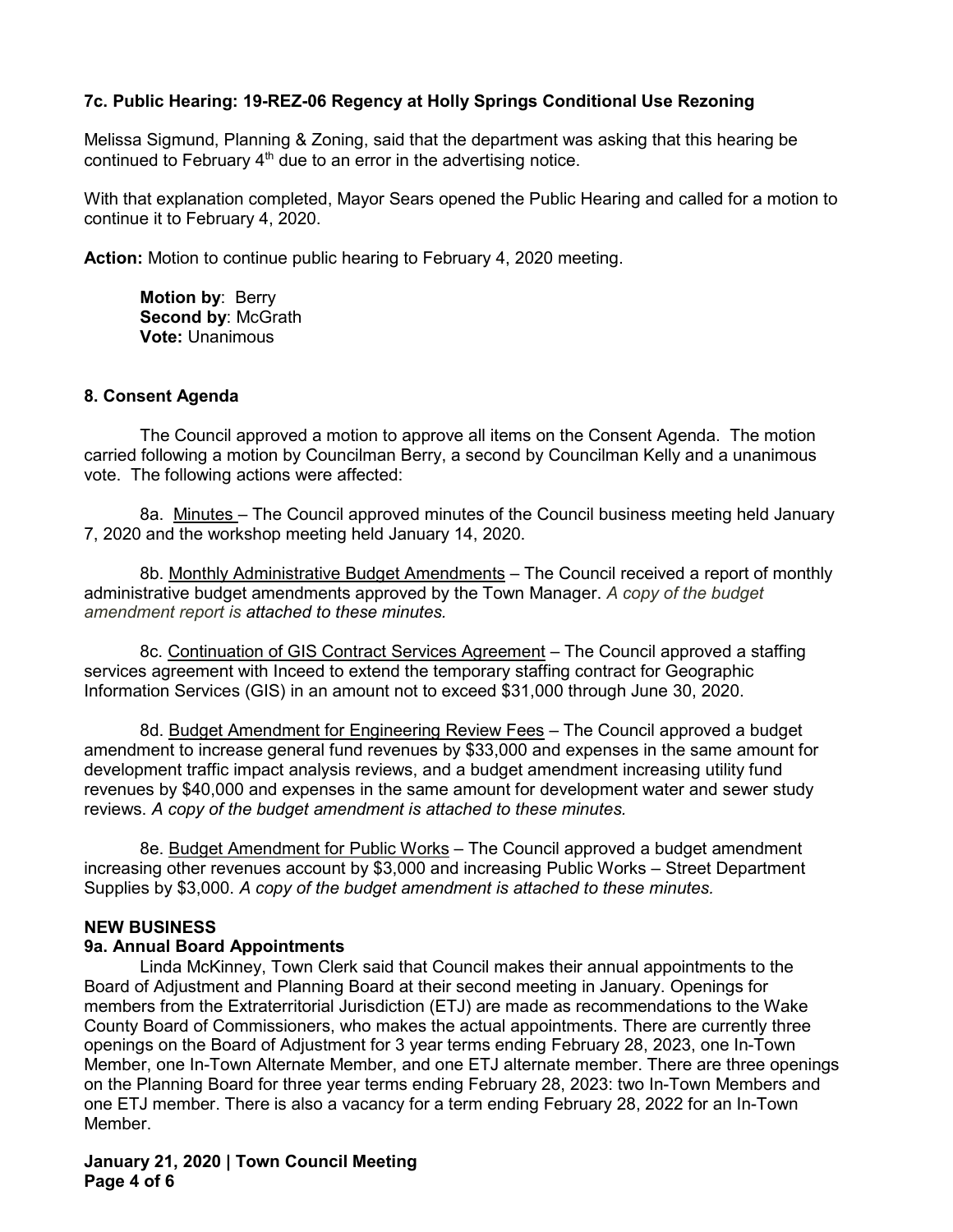Ms. McKinney read the results of the first ballot. There was a tie for Board of Adjustment between Jayson Greene and Morgan Wiley, both current members of the Board of Adjustment. Council decided to keep Ms. Wiley as regular member and Mr. Greene as alternate member.

**Action 1:** Motion to appoint the following people to the Board of Adjustment with terms ending February 28, 2023: Morgan Wiley as In-Town Member, and Jayson Greene as In-Town Alternate Member.

**Motion by**: Kelly **Second by**: Villadsen **Vote:** Unanimous

**Action 2:** Motion to recommend that the Wake County Board of Commissioners appoint the following person to the Board of Adjustment with a term ending February 28, 2023: Elaine Crigger as ETJ Alternate Member.

**Motion by**: Villadsen **Second by**: McGrath **Vote:** Unanimous

**Action 3:** Motion to appoint the following people to the Planning Board: Chris Deshazor and Van Crandall as In-Town Members with terms ending February 28, 2023, and Thomas Urquart as In-Town Member with term ending February 28, 2022.

**Motion by**: McGrath **Second by**: Wolff **Vote:** Unanimous

There was a tie between Sam Ding and Mark Stuckey for ETJ member on the Planning Board. Council held a roll call vote and Mark Stuckey received 3 votes from Councilmen Villadsen, Berry, and McGrath; Sam Ding received 2 votes from Councilman Wolff and Councilwoman Kelly.

**Action 4:** Motion to recommend that the Wake County Board of Commissioners appoint the following person to the Planning Board with term ending February 28, 2023: Mark Stuckey as ETJ Member.

**Motion by**: Villadsen **Second by**: Berry **Vote:** Unanimous *A copy of the signed ballots is attached to these minutes.*

## **10. OTHER BUSINESS**

None that required action.

#### **11. MANAGER'S REPORT**

Randy Harrington, Town Manager, said staff has been working on closing a sidewalk gap at Optimist Farm Road, and it is ready to open, with some finish work done in the spring when the weather is warmer, but staff is trying to put together a celebration/opening for next week.

Mr. Harrington also said that there was a survey for what characteristics the community would like in a new police chief, when John Herring retires, and the response was very good.

**January 21, 2020 | Town Council Meeting Page 5 of 6**